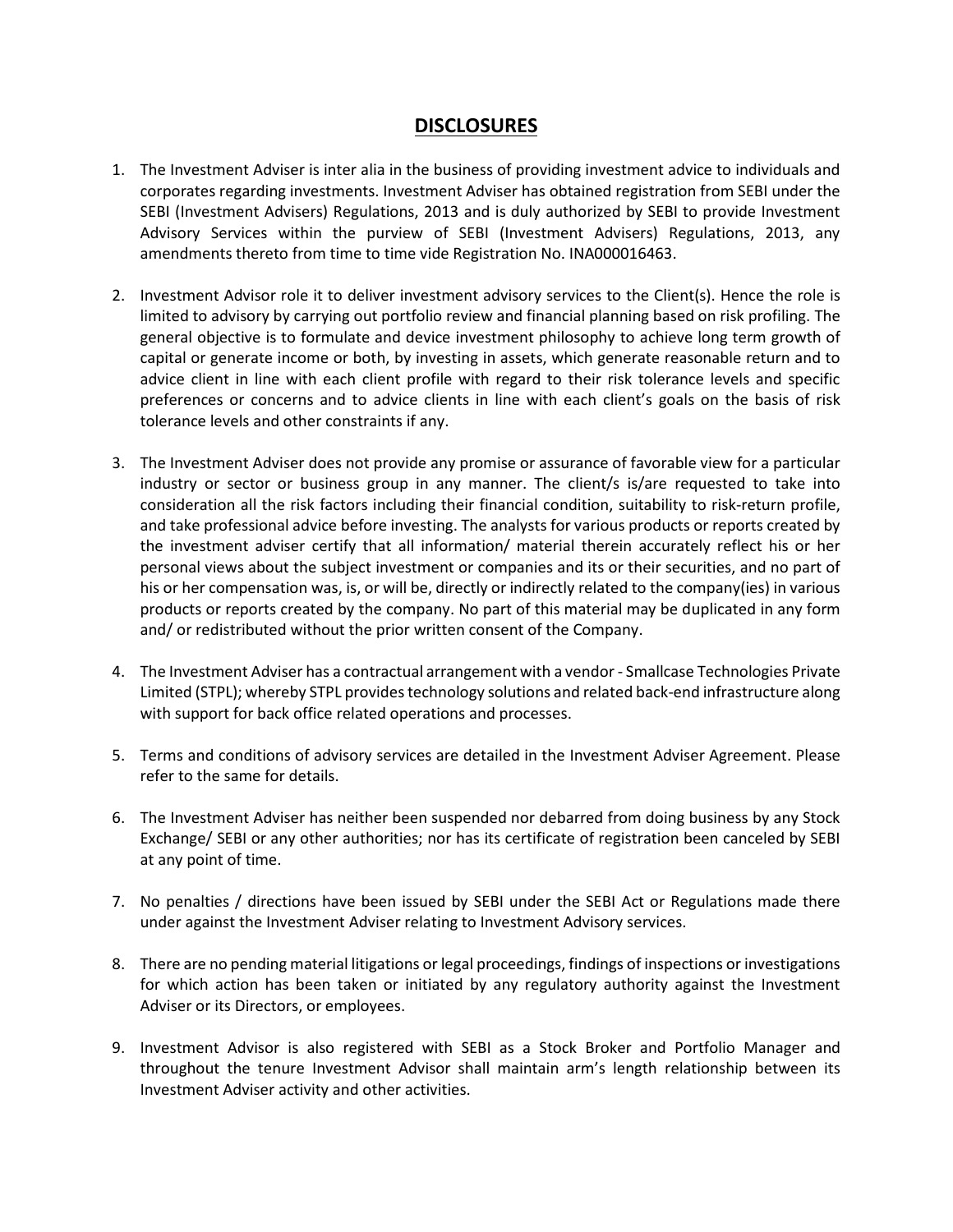- 10. Investment Adviser and its Associates, Officers, Directors, and Employees, Research Analyst (including relatives) worldwide may: (a) from time to time, have long or short positions in, and buy or sell the securities thereof, of the company(ies) forming part of the products or reports created by the Investment Adviser or (b) may have other potential/ material conflict of interest with respect to any company(ies) in various products or reports created by the Investment Adviser. Any such positions of conflict of interest will be appropriately disclosed and dealt with in accordance with applicable law.
- 11. The advisor has no connection or association of any sort with any issuer of products/ securities advised herein. The advisor has no actual or potential conflicts of interest arising from any connection to or association with any issuer of products/ securities, including any material information or facts that might compromise its objectivity or independence in the carrying on of investment advisory services. Such conflict of interest shall be disclosed to the client as and when they arise.
- 12. To access the key features of the securities, particularly, performance track record please go to the below links: [www.moneycontrol.com](http://www.moneycontrol.com/) [, www.bseindia.com](http://www.bseindia.com/) , [www.nseindia.com.](http://www.nseindia.com/)
- 13. Clients are requested to go through the detailed key features, performance track record of the product, or security including warnings, disclaimers etc. before investing as and when provided by the Investment Advisor. Such product materials may also be available to www.sebi.gov.in or [www.nseindia.com](http://www.nseindia.com/) or respective issuers' website.
- 14. Investment Advisor draws the client's attention to the warnings, disclaimers in documents, advertising materials relating to an investment product/s which are being recommended to the client/s. A brief regarding the risk associated with the investment products are available in Investment Adviser Agreement, same may be referred before investing in advised product or securities.
- 15. Neither the Investment Adviser nor any of its holding company, associate concerns or affiliates or their respective directors, employees, or representatives shall be liable for any direct, indirect, special, incidental, consequential, punitive, or exemplary damages, including lost profits arising in any way from the information contained in this disclosure.
- 16. For any grievances, kindly contact by writing an email to Mr. Shailendra Kumar Sahu [\(shailendra.sahu@esteeadvisors.com\)](mailto:shailendra.sahu@esteeadvisors.com), Contact No. +91 124 463 7700, Principal Officer or approach compliance officer Mr. Shalabh Rakyan [\(shalabh.rakyan@esteeadvisors.com\)](mailto:shalabh.rakyan@esteeadvisors.com).

## **Estee Advisors Private Limited (Formerly Estee Fincap Private Limited)**

Registration Number: INA000016463

Validity: December 17, 2021 to Perpetual

Address: PO5-01A, PO5-01B, PO5-01C, 5<sup>th</sup> Floor, Tower A, WTC, Block 51, Road 5E, Zone 5, Gift City, Gandhinagar-382355, Gujarat, INDIA.

Email: [shailendra.sahu@esteeadvisors.com](mailto:shailendra.sahu@esteeadvisors.com)